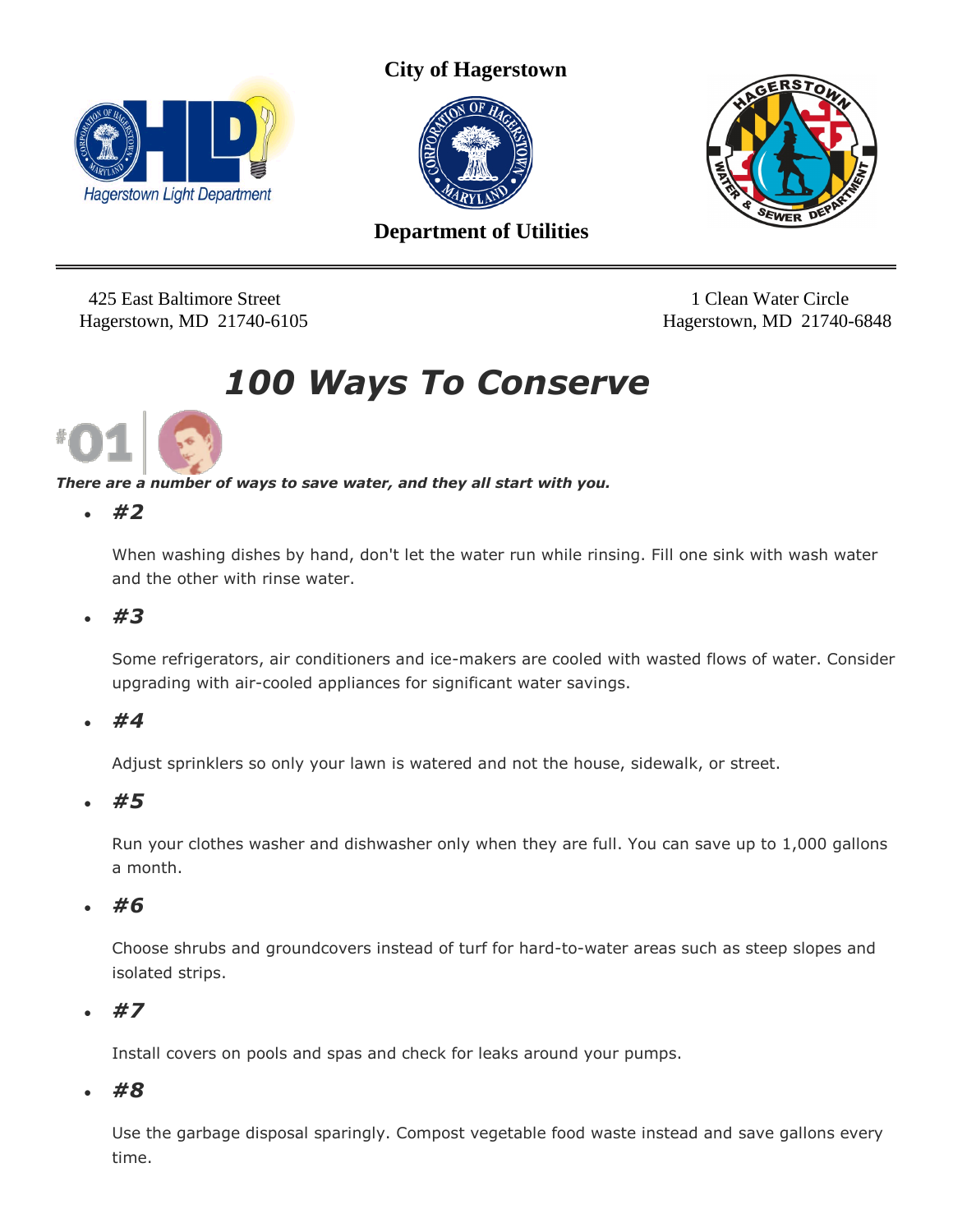Plant in the fall when conditions are cooler and rainfall is more plentiful.



*For cold drinks keep a pitcher of water in the refrigerator instead of running the tap. This way, every drop goes down you and not the drain.*

#### *#11*

Monitor your water bill for unusually high use. Your bill and water meter are tools that can help you discover leaks.

*#12*

Water your lawn and garden in the morning or evening when temperatures are cooler to minimize evaporation.

*#13*

Wash your fruits and vegetables in a pan of water instead of running water from the tap.

*#14*

Spreading a layer of organic mulch around plants retains moisture and saves water, time and money.

*#15*

Use a broom instead of a hose to clean your driveway and sidewalk and save water every time.

*#16*

If your shower fills a one-gallon bucket in less than 20 seconds, replace the showerhead with a water-efficient model.

*#17*

Collect the water you use for rinsing fruits and vegetables, then reuse it to water houseplants.

*#18*

If water runs off your lawn easily, split your watering time into shorter periods to allow for better absorption.

*#19*

We're more likely to notice leaks indoors, but don't forget to check outdoor faucets, sprinklers and hoses for leaks.

*#20*

If you have an automatic refilling device, check your pool periodically for leaks.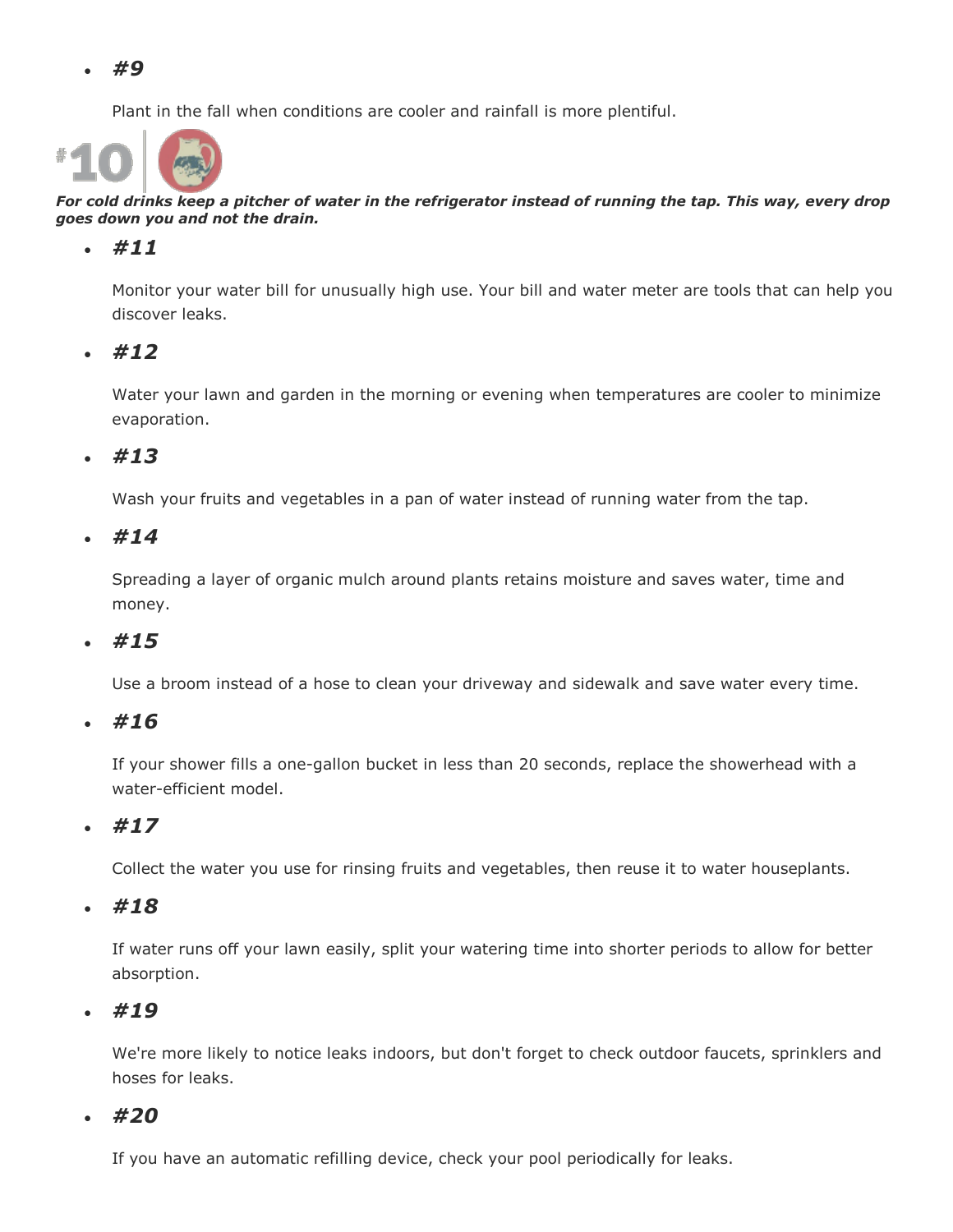Check the root zone of your lawn or garden for moisture before watering using a spade or trowel. If it's still moist two inches under the soil surface, you still have enough water.

# *#22*

When buying new appliances, consider those that offer cycle and load size adjustments. They're more water and energy efficient.

## *#23*

Shorten your shower by a minute or two and you'll save up to 150 gallons per month.

#### *#24*

Upgrade older toilets with water efficient models.

## *#25*

Adjust your lawn mower to a higher setting. A taller lawn shades roots and holds soil moisture better than if it is closely clipped.

#### *#26*

When cleaning out fish tanks, give the nutrient-rich water to your plants.

*#27*

Use sprinklers for large areas of grass. Water small patches by hand to avoid waste.



#### *Put food coloring in your toilet tank. If it seeps into the toilet bowl without flushing, you have a leak. Fixing it can save up to 1,000 gallons a month.*

*#29*

When running a bath, plug the tub before turning the water on, then adjust the temperature as the tub fills up.

*#30*

Walkways and patios provide space that doesn't ever need to be watered. These useful "rooms" can also add value to your property.

*#31*

Collect water from your roof to water your garden.

*#32*

Designate one glass for your drinking water each day or refill a water bottle. This will cut down on the number of glasses to wash.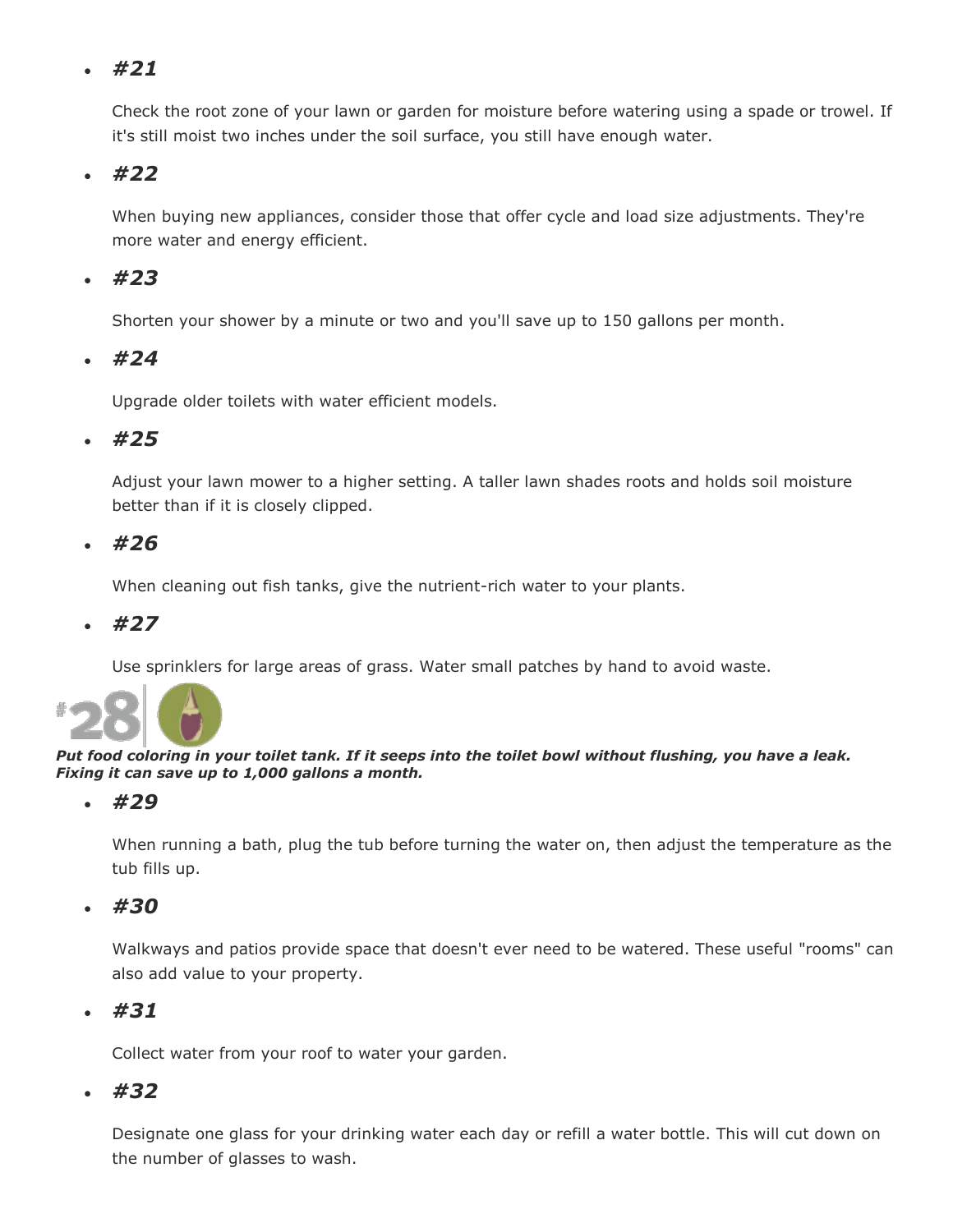Rather than following a set watering schedule, check for soil moisture two to three inches below the surface before watering.

*#34*

Install a rain sensor on your irrigation controller so your system won't run when it's raining.

*#35*

Don't use running water to thaw food. Defrost food in the refrigerator for water efficiency and food safety.



#### *Use drip irrigation for shrubs and trees to apply water directly to the roots where it's needed.*

*#37*

Grab a wrench and fix that leaky faucet. It's simple, inexpensive, and you can save 140 gallons a week.

*#38*

Reduce the amount of lawn in your yard by planting shrubs and ground covers appropriate to your site and region.

*#39*

When doing laundry, match the water level to the size of the load.

*#40*

Teach your children to turn off faucets tightly after each use.

*#41*

Remember to check your sprinkler system valves periodically for leaks and keep the sprinkler heads in good shape.



*Use a water-efficient showerhead. They're inexpensive, easy to install, and can save you up to 750 gallons a month.*

[See how Waterpik® EcoFlow® can help reduce your water use.](http://www.wateruseitwisely.com/100-ways-to-conserve/index.php#data) **Waterpik® EcoFlow® Shower Head**

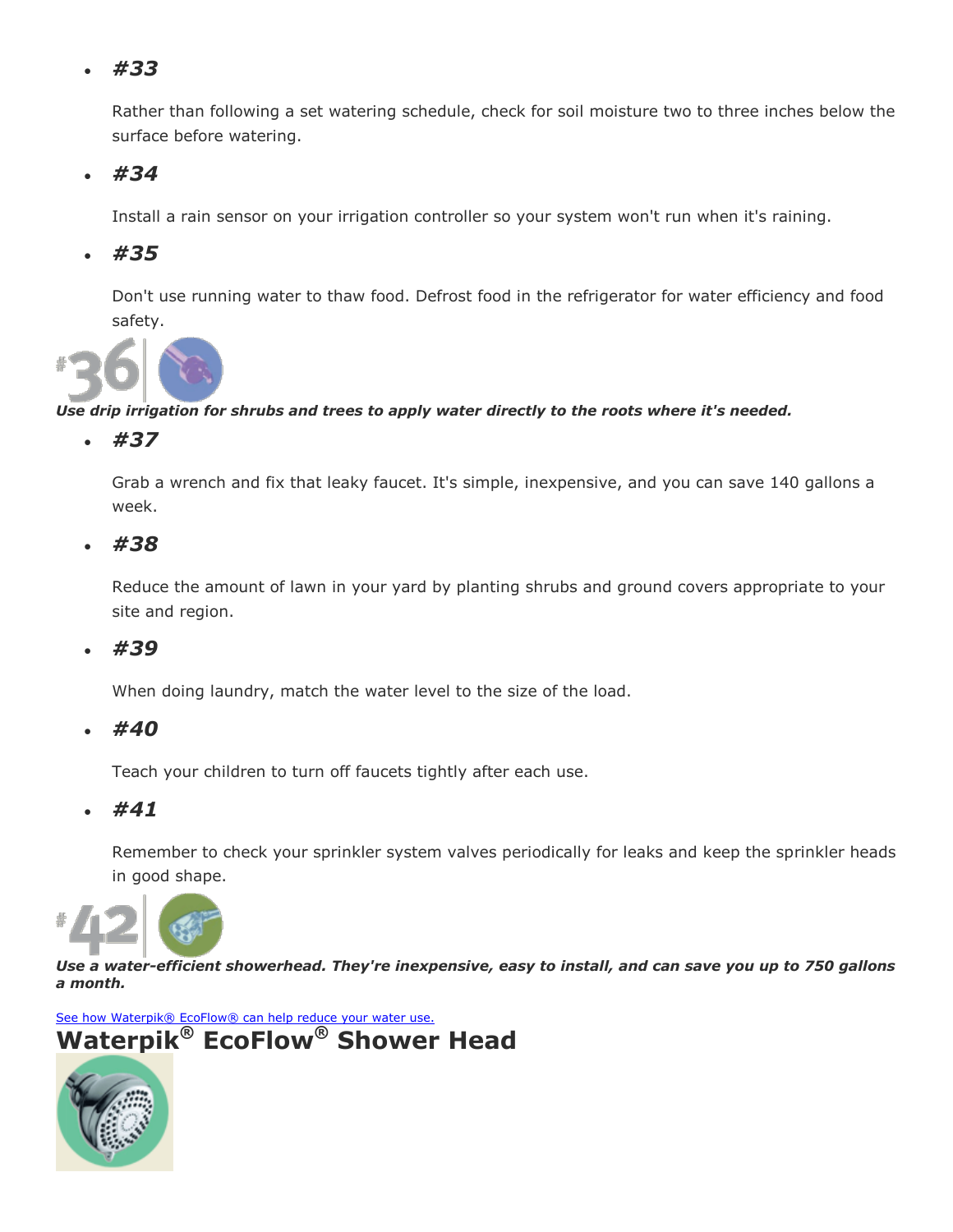Before you lather up, trade up your current shower head to a water-efficient shower head such as the [Waterpik®](http://www.waterpikecoflow.com/wuiwrebate.html) EcoFlow® which helps reduce water consumption by up to 40%. Water-conserving shower heads are inexpensive, easy to install, and can save a family of four up to 17,000 gallons of water a year.



# *#43*

Soak pots and pans instead of letting the water run while you scrape them clean.

## *#44*

Don't water your lawn on windy days when most of the water blows away or evaporates.

## *#45*

Water your plants deeply but less frequently to encourage deep root growth and drought tolerance.

#### *#46*

Know where your master water shut-off valve is located. This could save water and prevent damage to your home.

## *#47*

To decrease water from being wasted on sloping lawns, apply water for five minutes and then repeat two to three times.

#### *#48*

Group plants with the same watering needs together to avoid overwatering some while underwatering others.

#### *#49*

Use a layer of organic material on the surface of your planting beds to minimize weed growth that competes for water.

## *#50*

Use a minimum amount of organic or slow release fertilizer to promote a healthy and drought tolerant landscape.

## *#51*

Trickling or cascading fountains lose less water to evaporation than those spraying water into the air.

## *#52*

Use a commercial car wash that recycles water.

## *#53*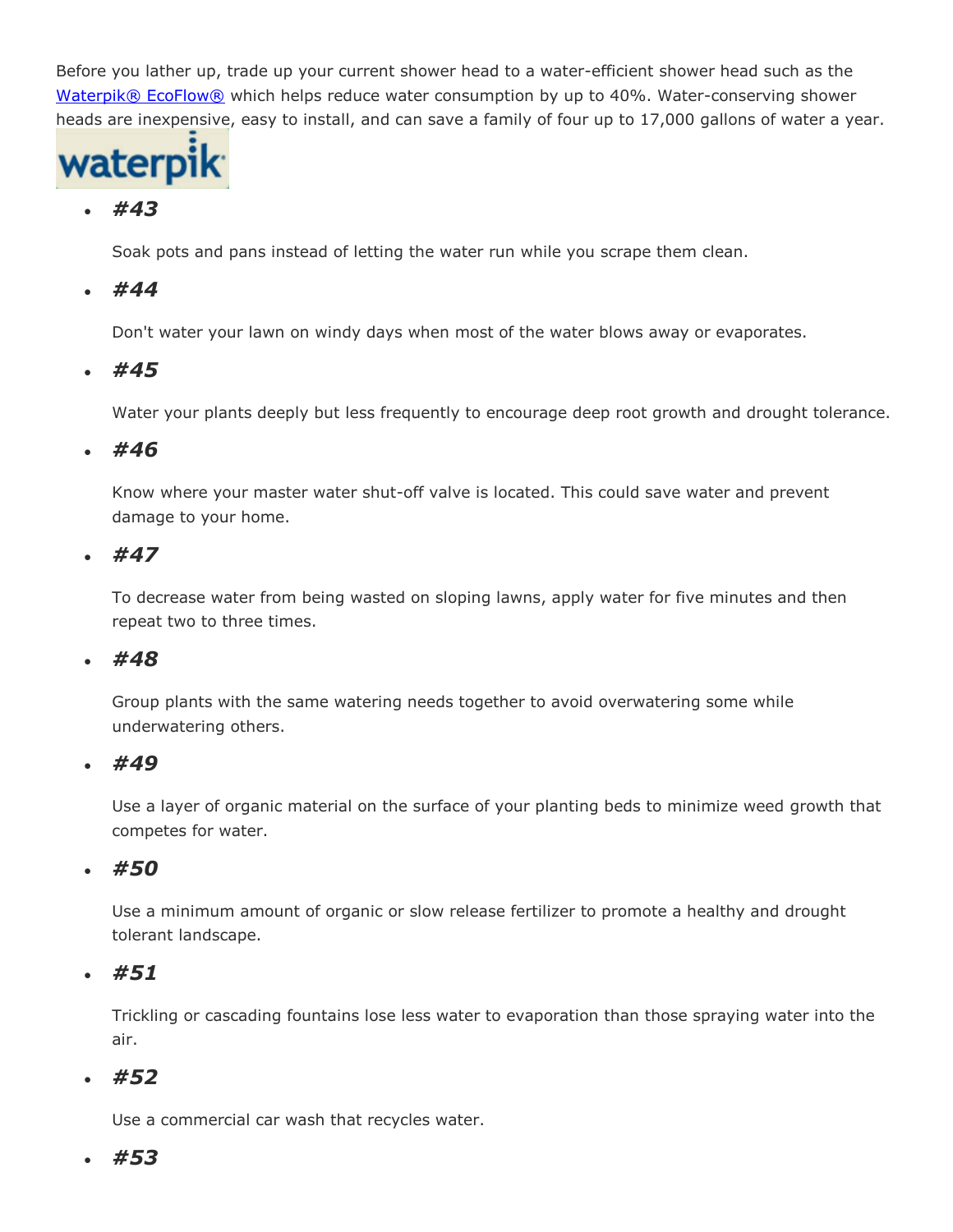Avoid recreational water toys that require a constant flow of water.

# *#54*

Turn off the water while brushing your teeth and save 25 gallons a month.

#### *#55*

Use a rain gauge, or empty tuna can, to track rainfall on your lawn. Then reduce your watering accordingly.

## *#56*

Encourage your school system and local government to develop and promote water conservation among children and adults.

#### *#57*

Learn how to shut off your automatic watering system in case it malfunctions or you get an unexpected rain.

#### *#58*

Set a kitchen timer when watering your lawn or garden to remind you when to stop. A running hose can discharge up to 10 gallons a minute.

#### *#59*

If your toilet flapper doesn't close after flushing, replace it.

#### *#60*

Make sure there are water-saving aerators on all of your faucets.



*Next time you add or replace a flower or shrub, choose a low water use plant for year-round landscape color and save up to 550 gallons each year.*

#### *#62*

Install an instant water heater near your kitchen sink so you don't have to run the water while it heats up. This also reduces energy costs.

#### *#63*

Use a grease pencil to mark the water level of your pool at the skimmer. Check the mark 24 hours later to see if you have a leak.

#### *#64*

If your dishwasher is new, cut back on rinsing. Newer models clean more thoroughly than older ones.

#### *#65*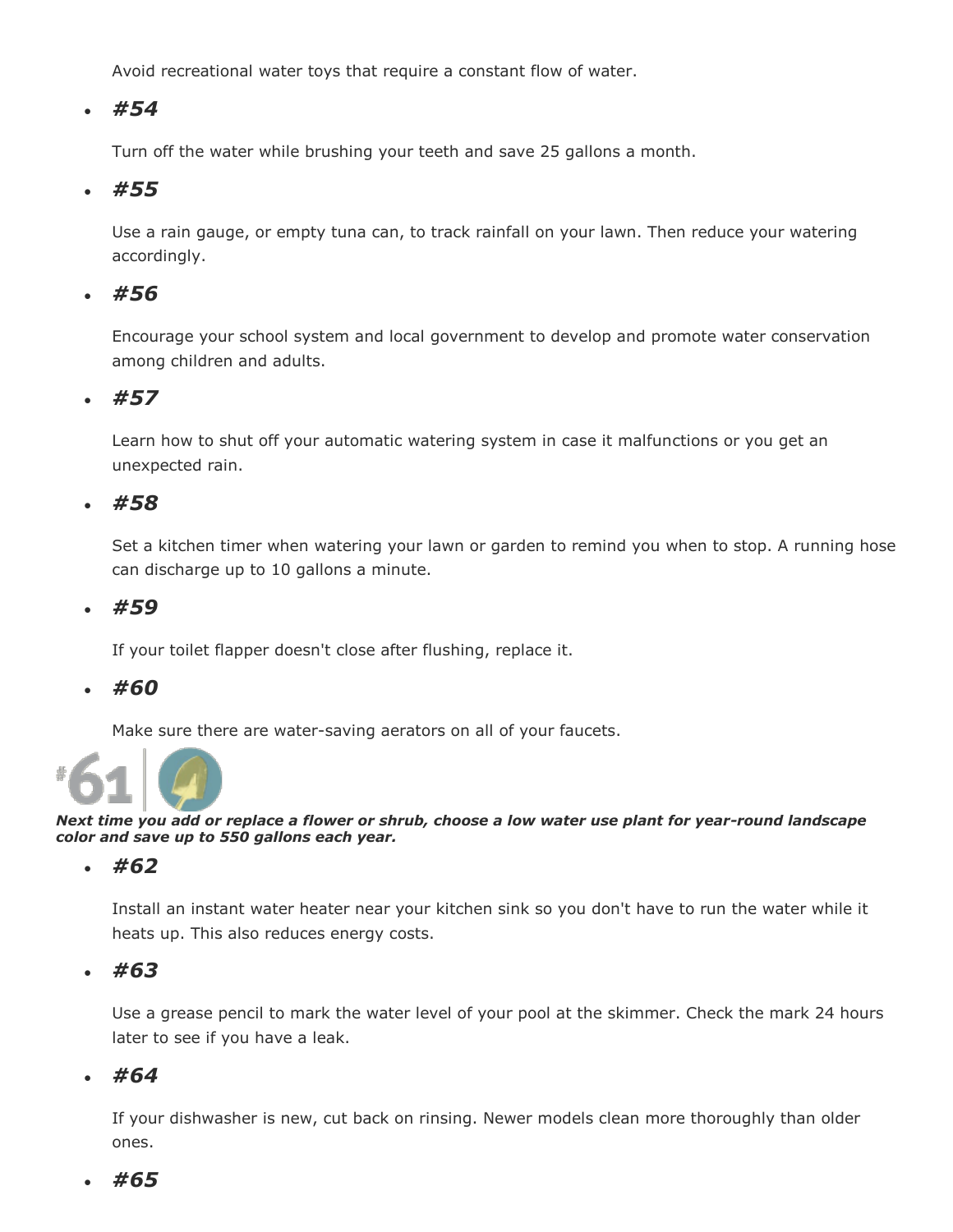Use a trowel, shovel, or soil probe to examine soil moisture depth. If the top two to three inches of soil are dry it's time to water.

# *#66*

If installing a lawn, select a turf mix or blend that matches your climate and site conditions.

# *#67*

When you save water, you save money on your utility bills too. Saving water is easy for everyone to do.

# *#68*

When the kids want to cool off, use the sprinkler in an area where your lawn needs it the most.

# *#69*

Make sure your swimming pools, fountains, and ponds are equipped with recirculating pumps.

# *#70*

Bathe your young children together.

*#71*

Consult with your local nursery for information on plant selection and placement for optimum outdoor water savings.

## *#72*

Winterize outdoor spigots when temperatures dip below freezing to prevent pipes from leaking or bursting.

## *#73*

Insulate hot water pipes for more immediate hot water at the faucet and for energy savings.

*#74*

Wash your car on the lawn, and you'll water your lawn at the same time.



#### *Drop your tissue in the trash instead of flushing it and save water every time.*

*#76*

Direct water from rain gutters and HVAC systems toward water-loving plants in the landscape for automatic water savings.

*#77*

Make suggestions to your employer about ways to save water and money at work.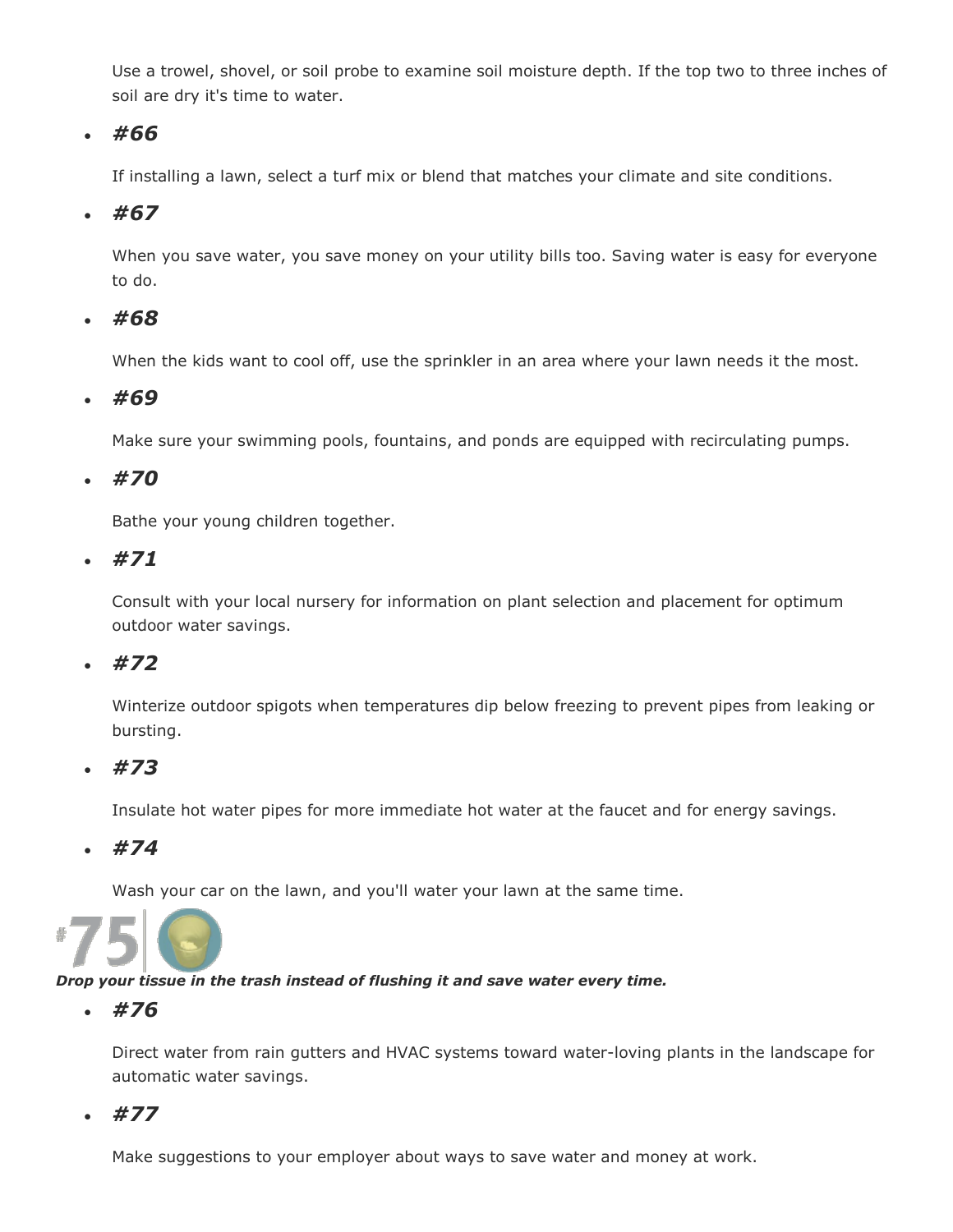Support projects that use reclaimed wastewater for irrigation and industrial uses.

# *#79*

Use a hose nozzle or turn off the water while you wash your car. You'll save up to 100 gallons every time.

# *#80*

Share water conservation tips with friends and neighbors.

## *#81*

If your toilet was installed before 1992, reduce the amount of water used for each flush by inserting a displacement device in the tank.

## *#82*

Setting cooling systems and water softeners for a minimum number of refills saves both water and chemicals, plus more on utility bills.

## *#83*

Washing dark clothes in cold water saves both on water and energy while it helps your clothes to keep their colors.

## *#84*

Leave lower branches on trees and shrubs and allow leaf litter to accumulate on the soil. This keeps the soil cooler and reduces evaporation.

## *#85*

Report broken pipes, open hydrants and errant sprinklers to the property owner or your water provider.

## *#86*

Let your lawn go dormant during the summer. Dormant grass only needs to be watered every three weeks or less if it rains.

## *#87*

Plant with finished compost to add water-holding and nutrient-rich organic matter to the soil.

#### *#88*

Use sprinklers that deliver big drops of water close to the ground. Smaller water drops and mist often evaporate before they hit the ground.

#### *#89*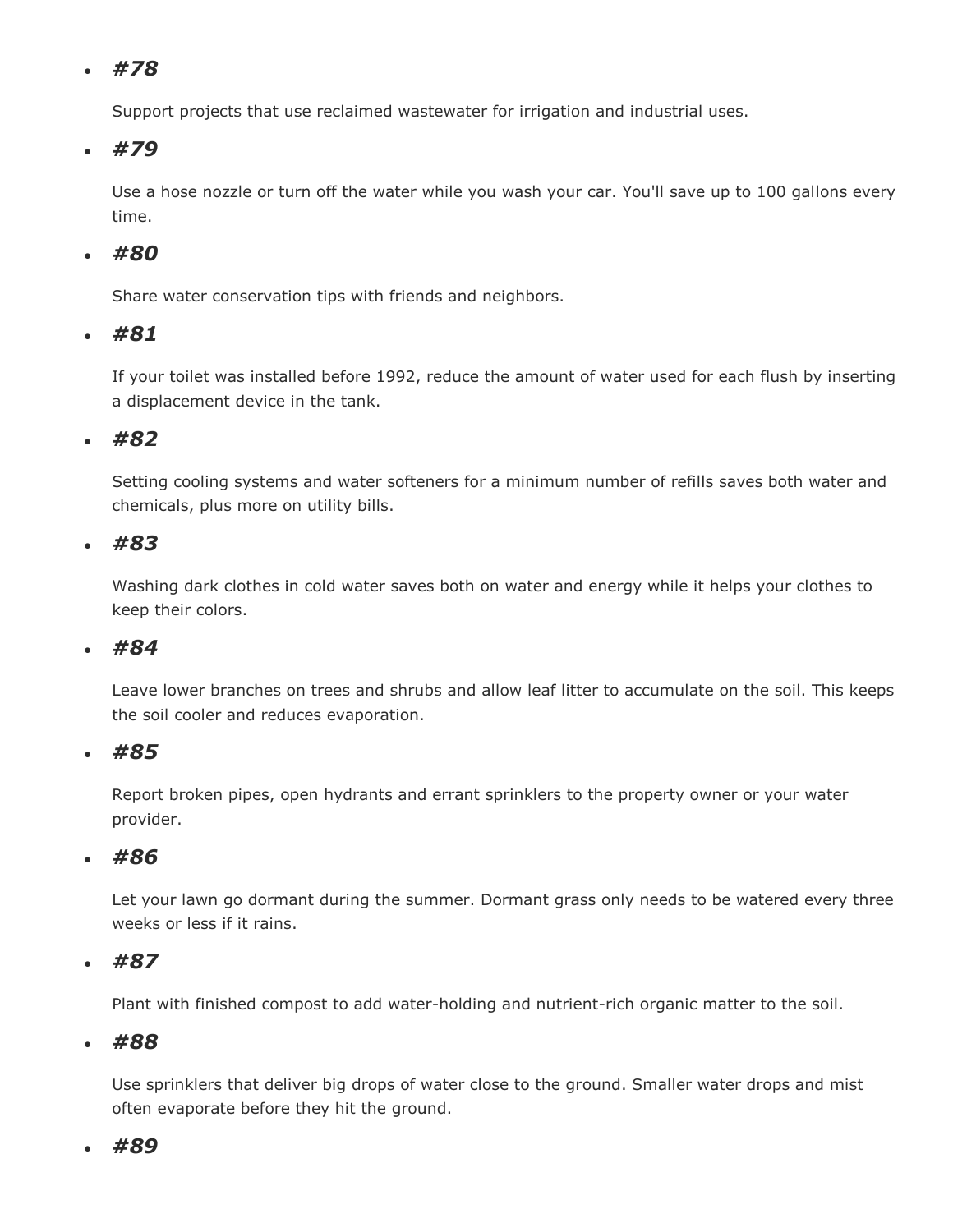Listen for dripping faucets and running toilets. Fixing a leak can save 300 gallons a month or more.

#### *#90*

Water only when necessary. More plants die from over-watering than from under-watering.

#### *#91*

One more way to get eight glasses of water a day is to re-use the water left over from cooked or steamed foods to start a scrumptious and nutritious soup.



#### *Adjust your watering schedule each month to match seasonal weather conditions and landscape requirements.*

#### *#93*

Turn off the water while you wash your hair to save up to 150 gallons a month.

#### *#94*

Wash your pets outdoors in an area of your lawn that needs water.

*#95*

When shopping for a new clothes washer, compare resource savings among Energy Star models. Some of these can save up to 20 gallons per load, and energy too.

*#96*

Apply water only as fast as the soil can absorb it.

*#97*

Aerate your lawn at least once a year so water can reach the roots rather than run off the surface.

*#98*

When washing dishes by hand, fill the sink basin or a large container and rinse when all of the dishes have been soaped and scrubbed.

*#99*

Catch water in an empty tuna can to measure sprinkler output. One inch of water on one square foot of grass equals two-thirds of a gallon of water.

#### *#100*

Turn off the water while you shave and save up to 300 gallons a month.

#### *#101*

When you give your pet fresh water, don't throw the old water down the drain. Use it to water your trees or shrubs.